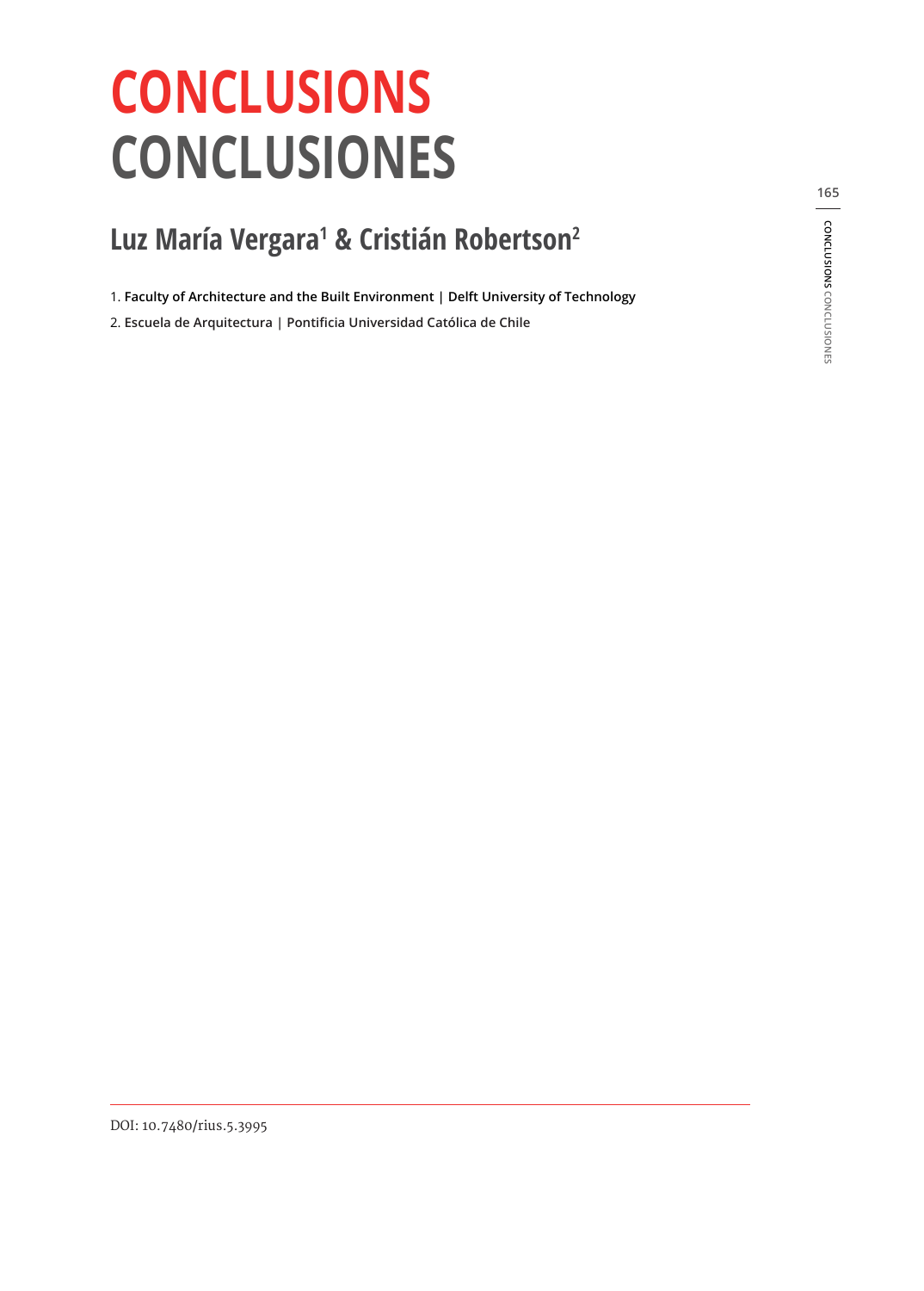We are facing a paradigm shift in the production of housing, and it is precisely in this transition where contexts as different as The Netherlands and Chile find a common denominator: the problem of affordability and general discontent in the face of a supply that has strayed further away from the economic capacity and needs of the people. Access to housing has become a scarce commodity. In a growing context of demands for the right to the city and for the provision of affordable housing, inhabitants have position themselves as protagonists - seeking solutions that cope with the housing problem through collaborative processes. In Europe these processes have re-emerged as a reaffirmation of self-determination in response to the commodification and standardization of housing. However, in Chile the quest has been driven by the need of collaborative survival, through the dynamics of allegamiento and self-organization in pericentral areas.

From this common point of departure, the initial chapters of the book identified collaborative processes, alternating experiences both in Chile and in Europe. The European case, reviewed from the Dutch social housing model and the re-emergence of collaborative housing models, provides three important insights to consider when traditional and consolidated systems face novel and emerging models. First, the opportunity that arises from the hybridization of both systems and cooperation among different actors. Second, the importance of having a cultural change, followed by regulatory frameworks, to ensure the implementation and subsequent massification of new models. Third, despite the legal and operational barriers, the European experience has shown that self-organized and self-managed models are possible, necessary and effective when housing demands have not been satisfied by the State nor by the market.

From the Chilean experience, the identification of the collaborative dimention arises from the historical meaning of the collectivity in housing policies and from the review of the particular case of the 9x18 neighborhoods. This situation offers nuances to the debate through perspectives that challenge the theoretical framework of collaborative housing. The Chilean experience has its culture of self-organization rooted in the collective mobilization of settlers for the right to housing, paradoxically, single-family housing. Under this premise, collective self-organization in neighborhoods such as 9x18 Operation Site, manifested itself not only in the self-construction of each home, but in the development of family and neighborhood support networks that remain alive to this day. The family and intergenerational cohabitation are currently the engine of what we can understand as collaborative processes that define the management of these neighborhoods. We refer to these experiences as 'informal' collaborative housing to demonstrate the need to create normative instruments that support and validate them.

In academic terms, the empirical experience gained from the workshop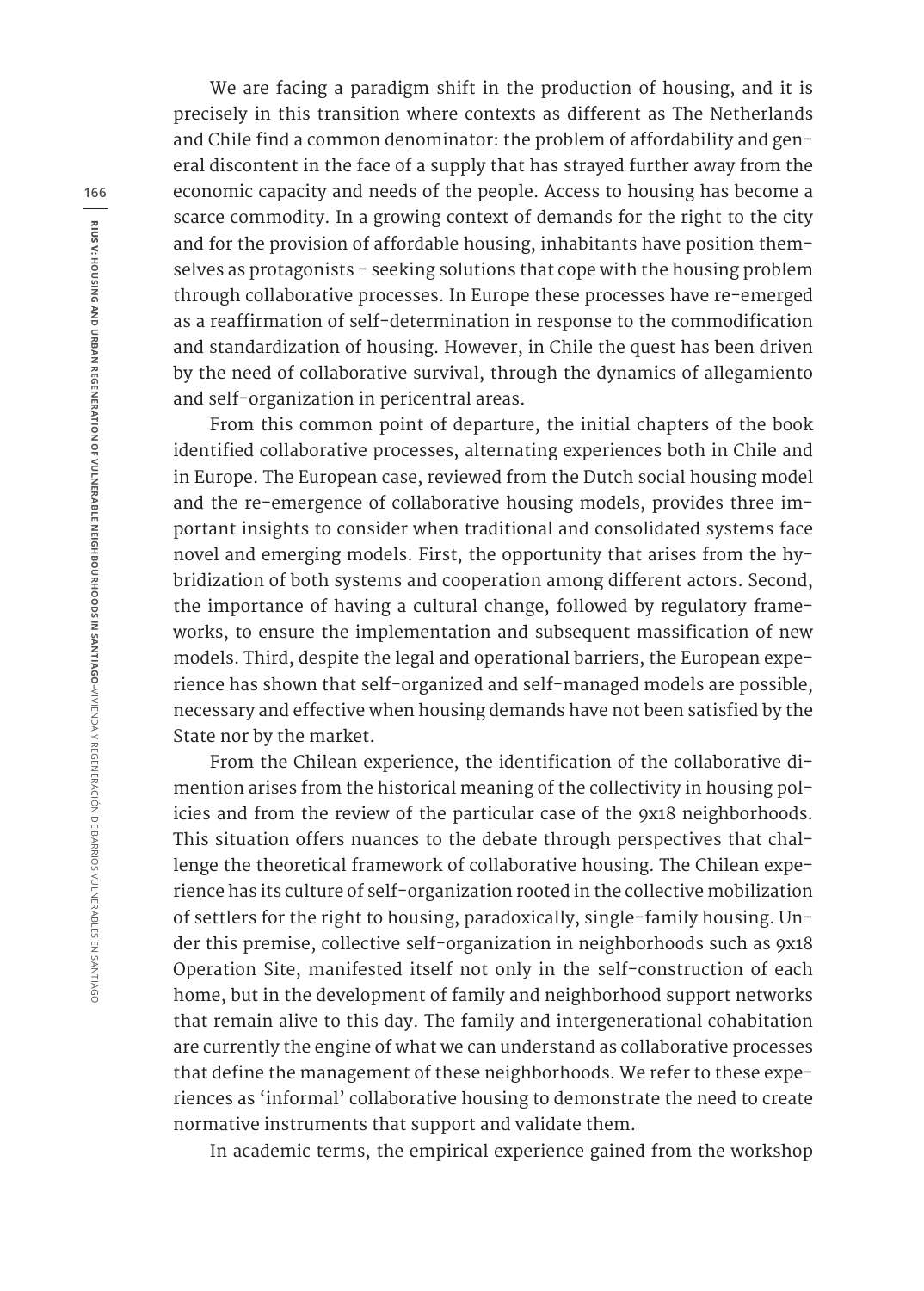Nos encontramos ante un cambio de paradigma en la producción de vivienda, y es precisamente en esta transición donde contextos tan distintos como Holanda y Chile encuentran un denominador en común: el problema de la asequibilidad y un descontento general frente a una oferta cada vez más alejada de la capacidad económica y de las necesidades de las personas. El acceso a la vivienda, se ha vuelto un bien escaso. En un contexto creciente de demandas por el derecho a la ciudad, la provisión de vivienda asequible se ha tornado en una coyuntura tal que ha promovido que los habitantes deban posicionarse como protagonistas buscando soluciones que ataquen el problema de la vivienda mediante procesos colaborativos. Si bien en Europa estos procesos han vuelto a surgir como una reafirmación de la autodeterminación en respuesta a la comodificación y estandarización de la vivienda, en Chile en tanto, la búsqueda ha estado más bien relacionada a medios de sobrevivencia colaborativos por medio de dinámicas de allegamiento y auto-organización en áreas pericentrales.

A partir de este punto común de partida, los capítulos iniciales del libro elaboran una identificación de procesos colaborativos, alternando experiencias tanto en Chile como en Europa. El caso europeo, revisado desde el modelo de vivienda social holandesa y el re-surgimiento de modelos de vivienda colaborativa, entrega tres puntos relevantes de reflexión cuando sistemas tradicionales y consolidados se enfrentan a modelos rupturistas y emergentes. Primero, la oportunidad que surge en la hibridación de ambos sistemas y cooperación entre diferentes actores. Segundo, la importancia de que exista un cambio cultural, seguido de marcos regulatorios, para asegurar la implementación, y posterior masificación de nuevos modelos. Tercero, que pese a las barreras legales y operacionales, la experiencia europea en su conjunto ha demostrado que modelos auto-organizados y auto-gestionados por sus habitantes son posibles, necesarios y eficaces cuando las demandas habitacionales no han sido resueltas ni por el Estado, ni por el mercado.

Desde la experiencia chilena, la identificación de lo colaborativo surge a partir del significado histórico de lo colectivo en las políticas de vivienda y desde la revisión del caso particular de los barrios 9x18, situación que permite ofrecer matices al debate a través de perspectivas que desafían al marco teórico de vivienda colaborativa. La experiencia chilena tiene su cultura de auto-organización enraizada en la movilización colectiva de pobladores por el derecho a la vivienda, paradójicamente, unifamiliar. Bajo esta premisa, la auto-organización colectiva en barrios como operaciones sitio 9x18, se manifestó no solo en la autoconstrucción de cada vivienda, sino que en el desarrollo de redes de apoyo familiar y vecinales que se mantienen vigente. La familia y la cohabitación intergeneracional son, hoy en día, el motor de lo que podemos entender como procesos colaborativos que definen la gestión del hábitat en estos barrios. Nos referimos a estas experiencias como vivienda colaborativa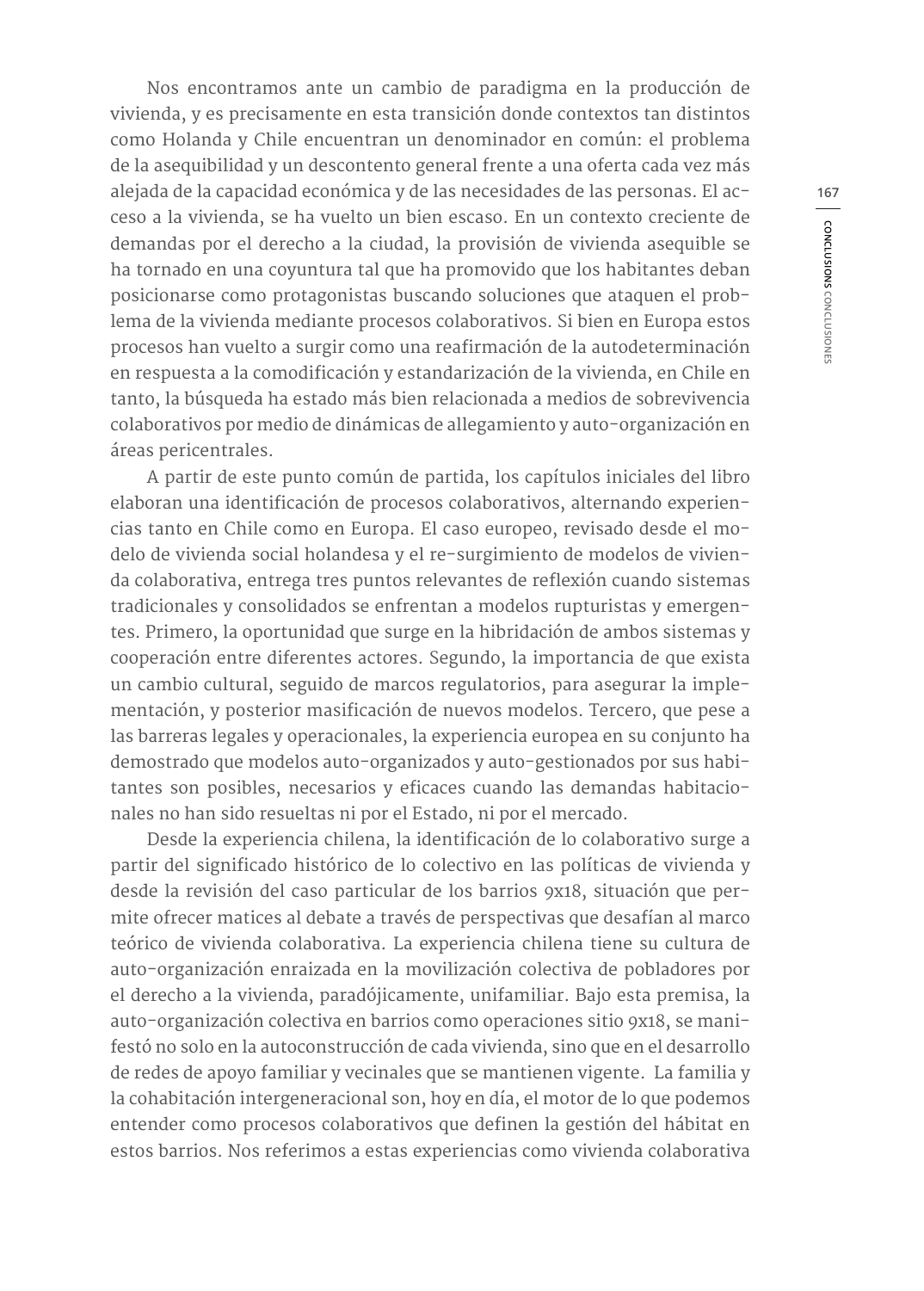presented and systematized in the book, allows to trigger a direct and sincere dialogue between academics, students, local actors and neighbors. This dialogue seeks to answer questions that show different aspects, cultures and aspirations, but that arise from the need to find new paradigms of housing production and access to the city. An empirical-theoretical approach to these issues was the basis of the workshop and this book, seeking to identify collaborative processes of habitat production from the experience of communities in pericentral neighborhoods of Santiago. It was an empirical exercise because it focused on the development of housing and neighborhood projects for a real community based on the collection of first-source information. It was a theoretical exercise because these processes were explained from the concept of collaborative housing developed mainly in Europe.

Finally, the book specifically focuses on the local context and the upcoming challenges that 9x18 neighborhoods will face. The location of these neighborhoods in pericentral areas of the cities, and the shortage of well-located land for new real estate developments put these neighborhoods in an imminent scenario of change, responding to challenges and opportunities on which it is necessary to reflect on. Opportunities linked to densification processes, new logics of mobility, accessibility and public spaces must be addressed considering integral neighborhood regeneration processes.

From its experimental nature, the main contribution of the book is to question and revisit the concept of collaborative housing based on the reflection and exchange of experiences between North and South, South and North. The generated dialogue has allowed us to look at the problem of social housing from a perspective that dignifies the right of the inhabitants to seek affordable housing while claiming their right to the city, and fulfilling their need to live in a high-quality environment. The exercise of shifting the discussion of housing from the logic of "assistance" and placing it again as a "right" directly influences the focus of this debate.

In this iterative process of reflection, the book does not seek to arrive at a unique answer or perspective upon the topic. On the contrary, it seeks to (re)open topics and establish questions of interest to continue researching from the exchange of experiences in European and Latin American contexts. Questions like: Who collaborates and among who they collaborate? What tenure regime do they have? What is the socio-cultural-economic profile of the inhabitants? How are they organized today / how were they organized in the past? What is the reason to collaborate? What dependence/autonomy do they have with the State and local governments? What normative and other mechanisms of collaboration have existed historically? How to trigger neighborhood renewal processes from housing? How to design new building that consolidate the public space and the street? How to design flexible spaces that welcome social diversity (elders, migrants, extended families, etc.)? Which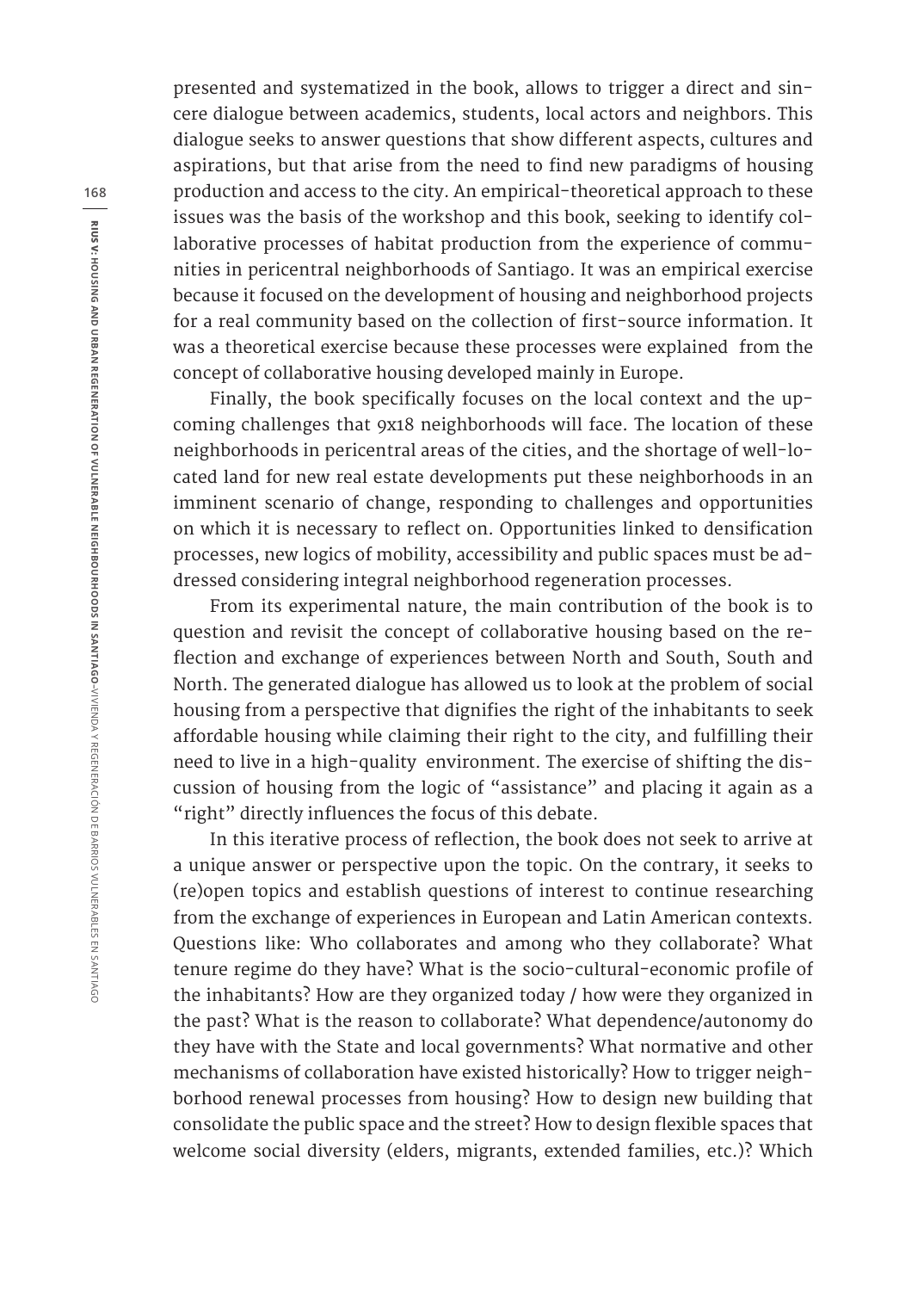'informal' en un intento de evidenciar la necesidad de crear instrumentos normativos que las apoyen y las validen.

Por otra parte, en términos académicos - docentes, la experiencia del workshop sistematizada en el libro, permite sobre la base de hechos y fenómenos concretos, desencadenar un diálogo directo y sincero entre académicos, estudiantes, actores locales y vecinos. Este diálogo, busca responder a preguntas que evidencian diversas vertientes, culturas y aspiraciones, pero que surgen desde la necesidad de encontrar nuevos paradigmas de producción de vivienda y acceso a la ciudad. Esta reflexión fue abordada a lo largo del workshop y de la presente publicación como un ejercicio empíricoteórico en tanto busca identificar procesos colaborativos de producción del hábitat desde la experiencia de comunidades en barrios peri centrales de Santiago. Fue un ejercicio empírico porque se centró en el desarrollo de proyectos de vivienda y barrio para una comunidad real a partir de levantamiento de información de primera fuente. Fue un ejercicio teórico, porque estos procesos fueron mirados a partir del concepto de vivienda colaborativa desarrollado principalmente en Europa.

Finalmente, el libro concentra la mirada desde la especificidad de la realidad local y los desafíos próximos que enfrentarán los barrios 9x18. La ubicación de estos barrios en zonas pericentrales de las ciudades, y la escasez de suelo bien ubicado para nuevos desarrollos inmobiliarios, pone a estos barrios en un escenario inminente de cambio, desafíos y oportunidades sobre el cual es necesario reflexionar. Oportunidades vinculados a procesos de densificación, nuevas lógicas de movilidad, accesibilidad y espacios públicos deben ser abordados con alturas de mira en post de procesos de regeneración barrial integrales.

Desde su naturaleza experimental, la principal contribución del libro es cuestionar y revisitar el concepto de vivienda colaborativa a partir de la reflexión e intercambio de experiencias entre Norte y Sur, Sur y Norte. El diálogo generado ha permitido mirar el problema de la vivienda social desde una perspectiva que dignifica el derecho de los habitantes a buscar una vivienda asequible pero reclamando a su vez el derecho a la ciudad, cumpliendo su necesidad de vivir en un medio ambiente de calidad. El ejercicio de desplazar la discusión de la vivienda desde la lógica "asistencialista" y colocarla nuevamente como un "derecho" influye directamente en el foco desde el cual se aborda el tema.

En este proceso iterativo de reflexión, el libro no busca llegar a una visión unitaria sobre el tema, por el contrario, busca (re)abrir temáticas y establecer preguntas de interés para seguir profundizando desde el intercambio de experiencias en contextos Europeos y Latinoamericanos. Preguntas como ¿Quiénes colaboran y entre quiénes colaboran?; ¿Qué régimen de tenencia tienen?; ¿De qué perfil socio-cultural-económico son los habitantes?; ¿Cómo se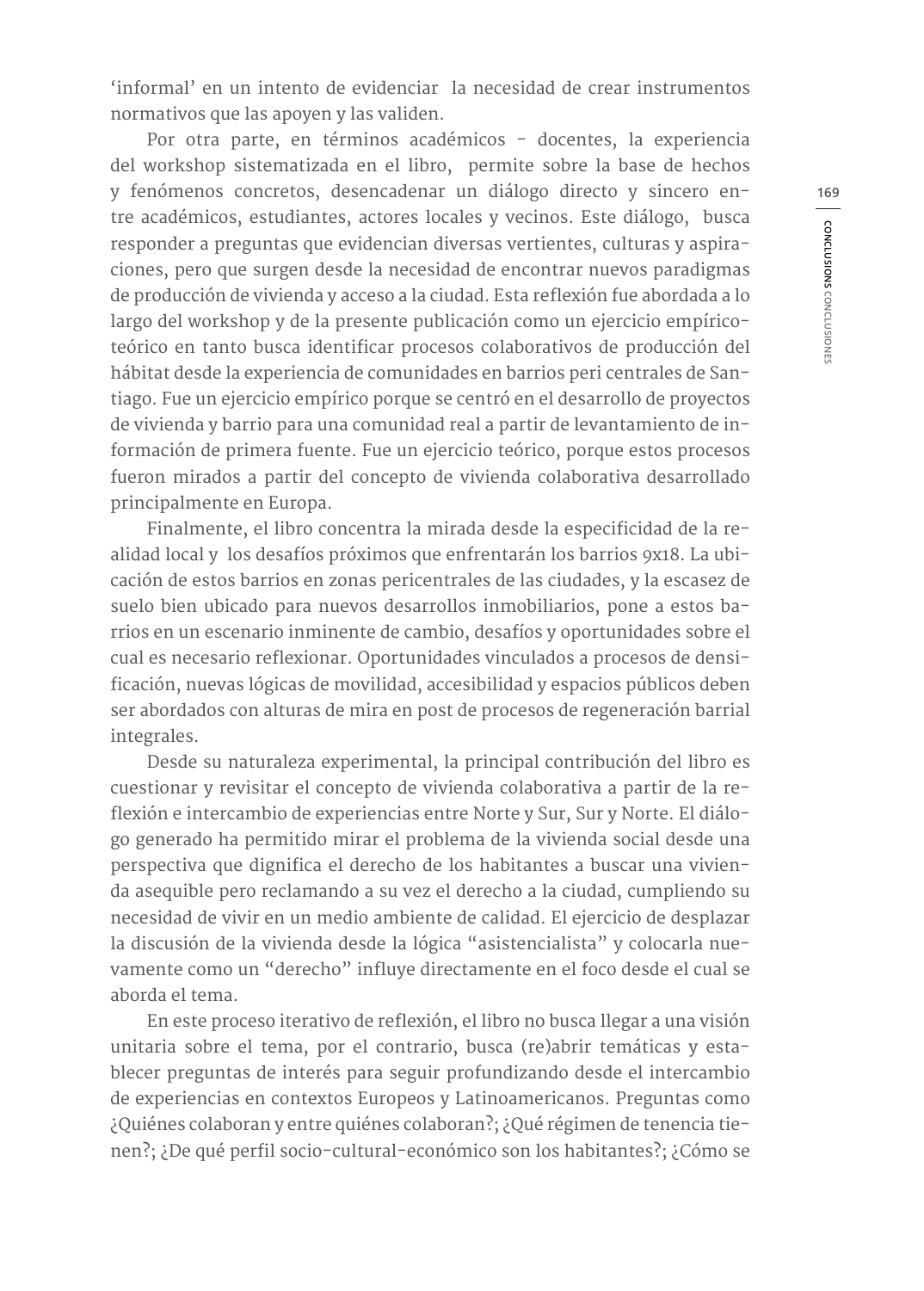neighborhood elements should be maintained or defended, and which ones should be modified or incorporated? These are all questions that open new discussions and will undoubtedly inspire new research.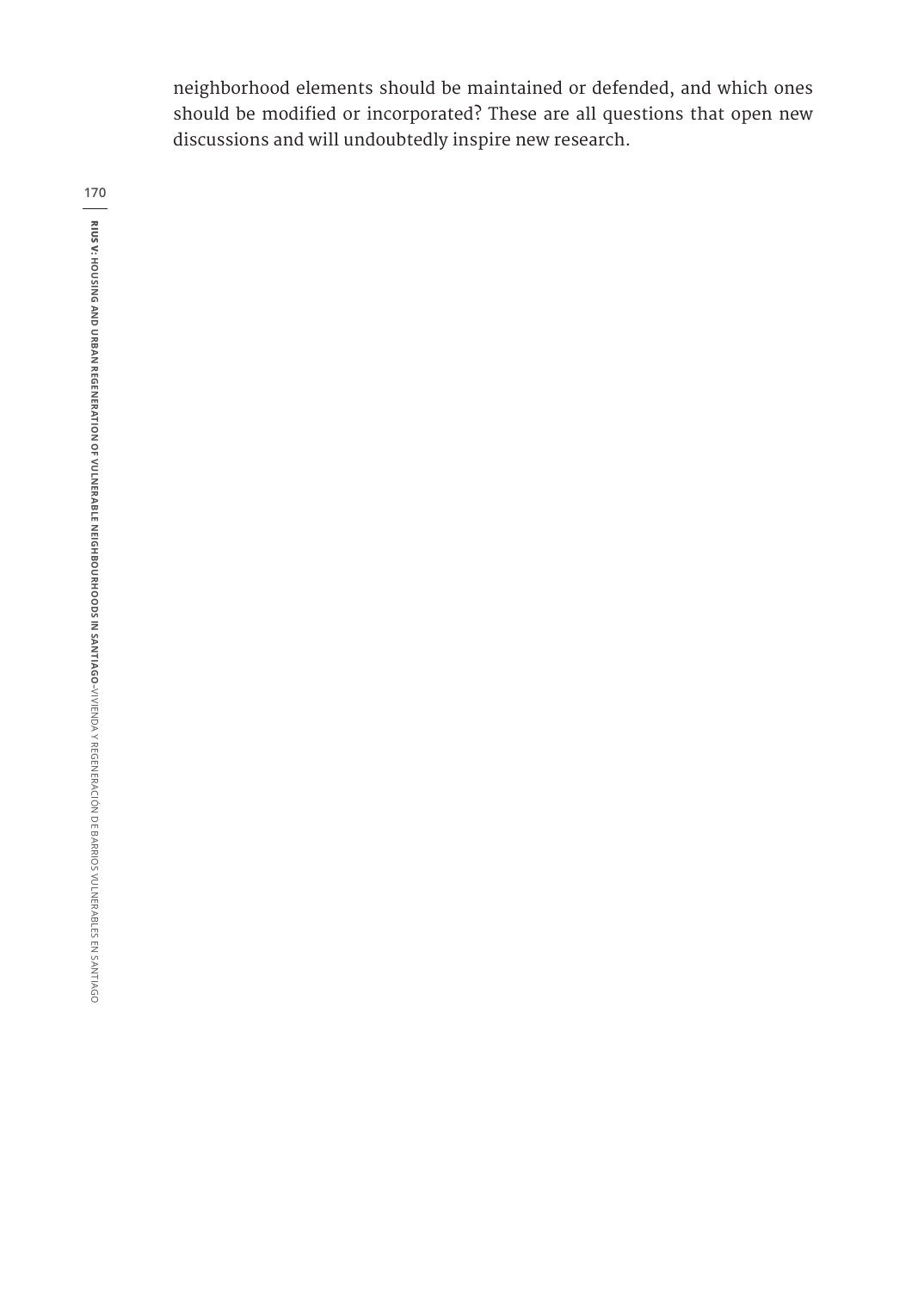organizan hoy/ cómo se organizaron en el pasado?; ¿Cuál es el motivo para colaborar?; ¿Qué dependencia/autonomía tienen con el Estado y los gobiernos locales?; ¿Qué normativa y otros mecanismos de colaboración han existido históricamente?, ¿Cómo detonar procesos de renovación barrial desde la vivienda?; ¿Cómo diseñar nuevos volúmenes edificatorios que consoliden el espacio público y la calle?; ¿Cómo diseñar espacios flexibles que acojan la diversidad social (adultos mayores, migrantes, familias extendidas, etc)?; ¿Qué elementos barriales mantener o defender y cuáles modificar o incorporar? son preguntas que abren nuevos flancos y que pueden inspirar sin duda nuevas investigaciones.